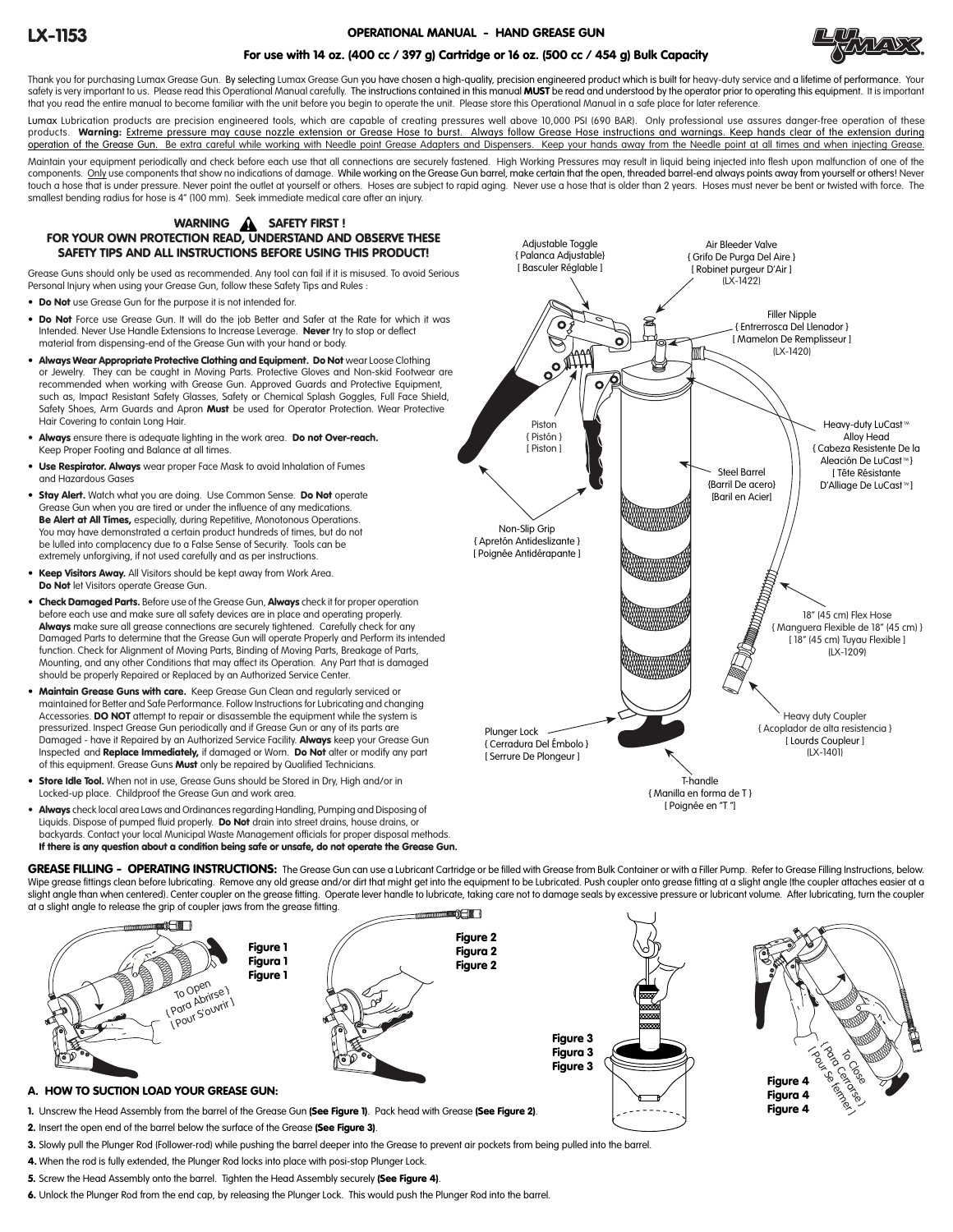# A. HOW TO SUCTION LOAD YOUR GREASE GUN:

- 7. Prime the gun (Priming is the act of removing air and introducing Grease into the Grease Gun's pumping mechanism). When filling the Grease Gun, it is very important to prevent air pockets and to purge any air that may be trapped in the barrel. Caution: Air pockets in the lubricant will cause the Lever Grease Gun to lose its prime. Prime the Grease Gun while pressing the Air Bleeder Valve to vent Air Pockets in the Grease Chamber. In most cases the Grease Gun will prime simply by operating the Lever handle several times. Should Grease fail to appear, the Head Assembly must be bled.
- 8. Pump the Lever handle several times until Grease flows from the Coupler.
- B. HOW TO BULK-LOAD YOUR GREASE GUN USING A GREASE FILLER PUMP: This procedure applies to all Lumax Grease Guns (except LX-1100 and LX-1112). All Lumax Grease Guns are equipped (except LX-1100 and LX-1112) with a Filler Nipple (Bulk-loader Fitting) on the head. CAUTION : The Filler Nipple on the Grease Gun must mate with the Loader Coupler on the Pump. The Pump may not operate if the components are not compatible.

WARNING: The Grease Gun is equipped with a low-pressure Filler Nipple. Do not substitute with a high-pressure Grease Fitting. Personal injury can occur due to excessive pressure. The use of a Grease Fitting will also void the warranty.

- 1. Wipe the Filler Nipple with a clean cloth.
- 2. Push the Plunger Rod (Follower-rod) all the way into the barrel of the Grease Gun.
- 3. Insert the Filler Nipple into the Loader Coupler on the Pump and extend the lever handle away from the barrel (See Figure 5).
- 4. Operate the pump until the Grease Gun barrel is full of Grease. The Plunger Rod will be fully extended when the barrel is full.
- 5. Remove the Filler Nipple from the Loader Coupler on the Pump.
- 6. Unlock the Plunger Rod from the end cap, by releasing the Plunger Lock. This would push the Plunger Rod into the barrel.
- 7. Refer to Point A (7), above

# C. HOW TO LOAD YOUR GREASE GUN WITH A LUBRICANT CARTRIDGE:

- 1. Unscrew the Head Assembly from the barrel of the Grease Gun (See Figure 1). Pack head with Grease (See Figure 2).
- 2. Pull back the Plunger Rod. When the rod is fully extended, the Plunger Rod locks into place with posi-stop Plunger Lock.
- 3. Remove the plastic cap from the end of Grease Cartridge and, insert open end first, into the barrel of Grease Gun (See Figure 6)
- 4. Push the Grease Cartridge into the barrel until the rim of the pull-tab end contacts the rim of the barrel (See Figure 7). Then remove the pull-tub seal from the end of the Grease Cartridge (See Figure 8).
- 5. Screw the head back onto the barrel. Tighten the Head Assembly securely (See Figure 4).

6. Unlock the Plunger Rod from the end cap, by releasing the Plunger Lock. This would push the Plunger Rod into the barrel. 7. Refer to Point **A (7)**, above

8. Pump the Lever handle several times until Grease flows from the Coupler.

#### TROUBLESHOOTING CHART

Problem: Gun will not dispense Grease

Possible Cause: 1. Grease Cartridge or Barrel is empty. 2. Air is trapped in the Grease Gun head.

Solution: • Replace the grease cartridge or refill the barrel.

• Expel the trapped air, while pressing the Air Bleeder Valve, and pushing the Plunger (Follower) Rod handle.

Problem: Grease Cartridge will not empty completely. Also, if you are not sure whether the Cartridge is completely empty or not.

Possible Cause: Tabs on rod are binding to rubber plunger assembly.

- Solution: Connect the rod to the rubber plunger assembly.
	- Push the rod into the barrel as far as it will go to move the grease forward.
	- Measure the rod handle from the end cap on the barrel to the tip of the rod handle.
	- If the measurement is more than 1-3/4", the grease cartridge is not empty.
	- If not completely empty, disconnect rod from rubber plunger assembly after grease has been pushed forward.

Problem: Grease leakage visible between Barrel and Head Assembly

Possible Cause: Initial tightening of Barrel into Head Assembly not sufficient or the Rubber Seal inside the Head Assembly is damaged or missing.

- Solution: Tighten Barrel into Head Assembly securely or replace the Rubber Seal
- Problem: Grease leakage visible at Extension or at Head Assembly
- Possible Cause: 1. Initial tightening of extension into Head Assembly and/or Coupler not sufficient 2. Filler Nipple may be loose<br>3. Worn or damaged piston and/or bore in Head Assembly 3. Worn Air Bleeder Valve "O" Rina به 3. Worn or damaged piston and/or bore in Head Assembly
- Solution: Tighten Extension into Head Assembly and Coupler into the Extension
	- Tighten Filler Nipple into Head Assembly securely
	- Replace "O" Ring or Air Bleeder Valve



# LIMITED WARRANTY POLICY ON NEW EQUIPMENT. PLEASE READ THE FOLLOWING CAREFULLY

Lumax warrants all lubrication equipment manufactured by Lumax to be free from defects in material and workmanship on the date of sale by an authorized Lumax distributor to the original purchaser for use. Lumax will during (1) year, following the date of purchase, repair, or replace any part of the equipment determined by Lumax to be defective. This warranty applies only when the equipment is installed, operated, and maintained in accordance product. In fact, Lumax expressly states that all repairs and parts replacements should be undertaken by certified and licensed technicians and not by the buyer. The buyer assumes all risk and liability arising out of his to the original product or replacement parts thereto, or arising out of his or her installation of replacement parts thereto. If equipment proves to be defective during this warranty period, it will be repaired or replaced provided that factory examination indicates the equipment to be defective.

This warranty does not cover, and Lumax shall not be liable for general wear and tear, accident, overload, or any malfunction, damage, or wear caused by faulty installation, misapplication, misuse, abuse, abrasion, corrosi inadequate or improper maintenance, negligence, accident, tampering, or substitution of non-Lumax component parts. Nor shall Lumax be liable for the equipment repaired or altered by anyone not authorized by Lumax to repair or alter the equipment. Lumax will also not be liable for malfunction, damage, or wear caused by the incompatibility of Lumax equipment with accessories, equipment or materials not supplied by Lumax. This warranty is exten to the original retail purchaser only and is conditioned upon the prepaid return of the equipment claimed to be defective to an authorized Lumax distributor for verification of the claimed defect. If the claimed defect is will repair or replace free of charge any defective parts. The equipment will be returned to the original buyer, transportation prepaid. If inspection of the equipment does not disclose any defect in material or workmanshi will be made at a reasonable charge, which charges may include the cost of parts, labor, and transportation. This warranty is exclusive, and is in lieu of any other warranties, express or implied, including but not limited merchantability or warranty of fitness for a particular purpose. Lumax sole obligation and buyer's sole remedy for any breach of warranty shall be as set forth above. The buyer garees that no other remedy lincluding but no to, incidental or consequential damage for lost profits, lost sales, injury to person or property, or any other incidental or consequential loss) shall be available. In no event shall Lumax be liable for incidental or cons The liability of Lumax on any claim for loss or damage arising out of the sale, resale, or use of lubrication equipment, materials dispensing equipment, and other related equipment should in no event exceed the purchase pr states do not allow the exclusion or limitation of incidental or consequential damages, so the above limitation or exclusion may not apply to you. This warranty gives you specific legal rights, and you may also have other vary from state to state. Any action for breach of warranty must be brought within two (2) years from the date of sale.

Lumax makes no warranty, and disclaims all implied warranties of merchantability and fitness for a particular purpose in connection with accessories, equipment, materials, or components sold but not manufactured by Lumax ( as Electric Motors, Switches, Hoses, etc.) are subject reasonable assistance in making any claim for breach of these warranties. In no event will Lumax be liable for indirect, incidental, special, or consequential damages Lumax supplying equipment hereunder, or the furnishing, performance, or use of any products or other goods sold hereto, whether due to a breach of contract, breach of warranty, the negligence of Lumax or otherwise. Any imp warranties applicable to lubrication equipment, materials dispensing equipment, and other related equipment manufactured by Lumax, including the warranties of merchantability and fitness for a particular purpose, will last one (1) year from the date of purchase. Some states do not allow limitations on how long an implied warranty last, so the above limitation may not apply to you.

© 2015 Lumax. All Rights Reserved. Lumax and the Products described in it are Copyrighted by Lumax, with All Rights Reserved. This Form may not be Copied in Whole or Part, without the Express Written Consent of Lumax.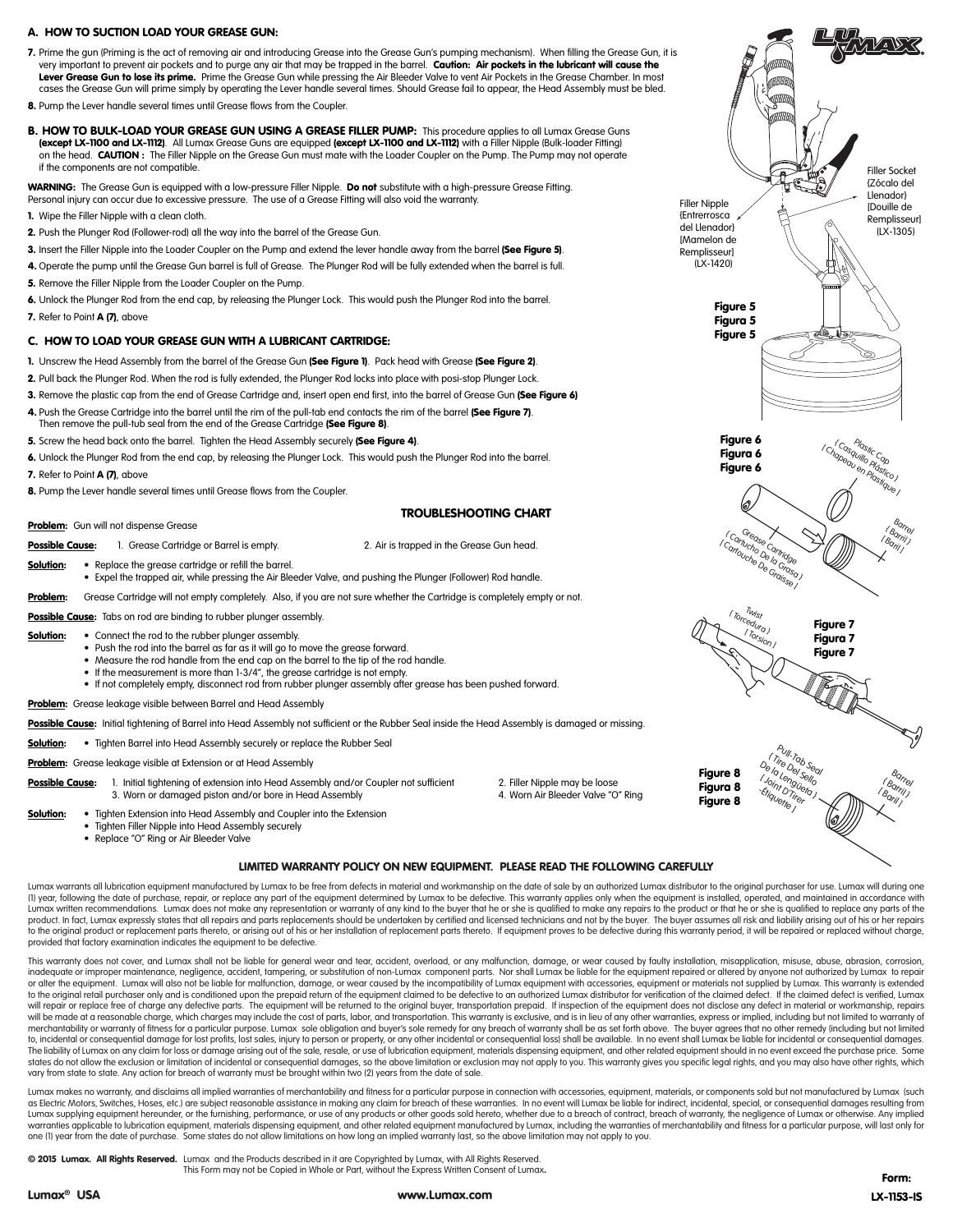#### MANUAL DE OPERACIONES PISTOLA MANUAL DE GRASA



# Para ser utilizada con cartuchos de 14 oz. (400 cc / 397 g) o 16 oz. (500 cc / 454 g) de capacidad

Gracias por comprar la pistola manual de grasa Lumax. Al seleccionar la pistola de grasa Lumax, usted ha seleccionado un producto de ingeniería de alta calidad y precisión, diseñado para brindar servicio de trabajo pesado y un rendimiento de por vida. Su seguridad es muy importante para nosotros. Sírvase leer cuidadosamente este Manual de Funcionamiento. Las instrucciones contenidas en este manual DEBEN ser leídas y entendidas por el operario antes de funcionar el equipo. Es importante que usted lea todo el manual para familiarizarse con la unidad antes de comenzar a funcionar la unidad. Sírvase mantener este Manual de Funcionamiento en un lugar seguro para referencia futura.

Los productos de lubricación Lumax son herramientas de ingeniería de precisión, que son capaces de crear presiones sobre 10.000 PSI (690 BAR). Solamente el uso profesional asegura el funcionamiento libre de peligros de estos productos. Advertencia: La presión extrema puede hacer que la extensión de la boquilla o Manguera de Grasa se reviente. Siempre siga las instrucciones y precauciones de la Manguera de Grasa. Mantenga las manos fuera de la extensión durante el funcionamiento de la Pistola de Grasa. <u>Tenga sumo cuidado mientras trabaje mientras trabaja con los adaptadores y dispensadores</u> de punta de aguja. Mantenga sus manos lejos de la punta de aguja en todo momento y cuando inyecte la grasa.

Mantenga su equipo periódicamente y antes de cada uso, verifique que todas las conexiones estén cerrados de forma segura. Las presiones altas de trabajo pueden dar como resultado que el liquido sea inyectado en el interior debido al mal funcionamiento de los componentes. Utilice solamente componentes que no muestren indicios de daño. Mientras trabaje en el barril de la Pistola de Grasa, asegúrese que este abierto, los extremos de rosca del barril siempre apuntan lejos de usted o de los demás! Nunca toque una manguera que este bajo presión. Nunca apunte la salida hacia usted o hacia otras personas. Las mangueras están sujetas a envejecimiento rápido. Nunca utilice una manguera que tenga mas de 2 años. Las mangueras nunca deben ser dobladas o enroscada a la fuerza. El radio más pequeño para doblar la manguera es de 4" (100 mm). Busque asistencia médica inmediatamente después de una lesión.



# **A PRECAUCIÓN iPARA SU PROPIA PROTECCIÓN: LEA, ENTIENDA Y SIGA ESTOS TIPS DE SEGURIDAD<br>SEGURIDAD PRIMERO! Y TODAS LAS INSTRUCCIONES ANTES DE UTILIZAR ESTE PRODUCTO!** Y TODAS LAS INSTRUCCIONES ANTES DE UTILIZAR ESTE PRODUCTO!

Las pistolas de grasa solamente deberían ser utilizadas según se recomienda. Si no es utilizada correctamente, cualquier herramienta puede fallar. Para evitar graves lesiones personales al utilizar su pistola de grasa, siga los siguientes tips y normas de seguridad:

• No utilice la pistola de grasa para otro propósito.

- · No forje la pistola de grasa. Funcionará mejor y más segura a la velocidad para la cual fue diseñada. Nunca utilice extensiones de palanca para aumentar el brazo de la palanca. Nunca trate de detener o desvíe el material del extremo dispensador de la pistola de grasa con su mano o con su cuerpo.
- · Vista siempre el traje y el equipo protector apropiado. No vista ropa suelta o joyas. Éstas pueden ser atrapadas en las partes movibles. Los guantes protectores y calzado que no resbale son recomendables cuando trabaje con bombas. Protectores adecuados y equipo de protección tales como anteojos de seguridad resistentes a los impactos, anteojos protectores contra salpicaduras químicas o de seguridad, pantalla completa para la cara, zapatos de seguridad, protectores para brazos, guantes protectores y delantal deben ser utilizados para la protección del operador. Utilice una cubierta protectora para el cabello, para cubrir el cabello largo.
- Asegúrese siempre de que exista la iluminación adecuada en el área de trabajo.
- Use Respirador. Siempre use la mascara facial adecuada para evitar la inhalación de vapores y gases peligrosos.
- · Manténgase alerta. Vigile siempre lo que hace. Utilice el sentido común. No funcione la pistola de grasa cuando usted esté cansado o bajo la influencia de algún medicamento. Manténgase alerta en todo momento especialmente durante operaciones repetitivas y monótonas. Usted puede haber demostrado un producto varios cientos de veces, sin embargo, no se confie demasiado debido a un falso sentido de seguridad. Si no se utilizan cuidadosamente y según las instrucciones, las herramientas pueden ser extremadamente implacables.
- No se estire. Mantenga el equilibrio y el balance adecuado en todo momento.
- Mantenga a los visitantes alejados. Todos los visitantes deberán mantenerse lejos del área de trabajo. No deje que los visitantes funcionen la pistola de grasa.
- · Revise las piezas dañadas. Antes de utilizar la pistola de grasa, revise siempre que funcione adecuadamente antes de cada uso y asegúrese que todos los dispositivos de seguridad estén en su sitio y funcionen adecuadamente. Asegúrese siempre que todas las conexiones de grasa estén apretadas firmemente. Revise cuidadosamente si hay alguna pieza dañada para determinar que la pistola de grasa funcionará adecuadamente y realizará la función para la que fue diseñada. Revise la alineación de las piezas movibles, movibles, ruptura de las piezas, montaje y cualquier otra condición que pueda afectar su funcionamiento. Cualquier pieza que esté dañada deberá ser reparada o reemplazada adecuadamente por un Centro de Servicio Autorizado.
- · Mantenga las pistolas de grasa con cuidado. Mantenga las pistolas de grasa limpias y hágales servicio o mantenimiento regularmente para un mejor y más seguro rendimiento. Siga las instrucciones para lubricar y cambiar los accesorios. NO intente reparar o desensamblar el equipo mientras el sistema está presurizado. Inspeccione la pistola de grasa periódicamente y si se daña la pistola de grasa o alguna de sus piezas, haga que sea reparada por un Centro de Servicio Autorizado. Mantenga siempre su pistola de grasa inspeccionada y reemplácela inmediatamente si se daña o se desgasta.
- · Guarde la herramienta. Cuando no estén en uso, las pistolas de grasa deberán ser guardadas en un lugar seco, en alto y/o cerrado. Mantenga la pistola de grasa y el área de trabajo fuera del alcance de los niños.
- No altere o modifique ninguna pieza de este equipo. Las pistolas de grasa solamente deben ser reparadas por técnicos calificados.
- Revise siempre las leyes y ordenanzas locales relacionadas con el manejo, bombeo y disposición de líquidos. Deseche los fluidos bombeados adecuadamente. No drene los fluidos en los drenajes de la calle, drenajes de la casa o patios traseros. Contacte a sus funcionarios municipales locales de desecho sobre los métodos adecuados de desecho. Si tiene alguna pregunta sobre si es seguro funcionar la bomba o no, no funcione la pistola de grasa.

LLENADO DE GRASA: INSTRUCCIONES DE FUNCIONAMIENTO: La pistola de grasa puede utilizar un cartucho lubricante o ser llenado con un grasa proveniente de un recipiente a granel o con una bomba de filtro. Refiérase a las siguientes instrucciones de llenado de grasa. Limpie los ajustes de grasa antes de lubricar. Quite toda la grasa vieja y/o sucio que pueda entrar en el equipo a ser lubricado. Empuje el acoplador en el ajuste de grasa en un ángulo ligero (el acoplador se adapta más fácilmente en un ángulo ligero que cuando está centrado). Centre el acoplador en el ajuste de grasa. Accione la manilla de la palanca para lubricar, cuidando de no dañar los sellos debido a la presión excesiva o volumen del lubricante. Después de lubricar, gire el acoplador a un ángulo ligero para liberar el mango de los enganches de garras del ajuste de grasa.

# A. CÓMO LLENAR POR SUCCIÓN SU PISTOLA DE GRASA:

- 1. Desenrosque el ensamblaje del cabezal del barril de la pistola de grasa (Véase la Figura 1). Engrase el cabezal (Véase la Figura 2).
- 2. Inserte el extremo abierto del barril debajo de la superficie de la grasa (Véase la Figura 3).
- 3. Hale lentamente la varilla del émbolo (varilla de engranaje) mientras aprieta el barril profundamente dentro de la grasa para evitar que las burbujas de aire sean llevadas dentro del barril.
- 4. Cuando la varilla esté totalmente extendida, la varilla del émbolo se cierra en su lugar con un cierre de posición llamado cierre del émbolo.
- 5. Atornille el ensamblaje del cabezal en el barril. Apriete firmemente el ensamblaje del cabezal (Véase la Figura 4).
- 6. Quite el cierre de la varilla del émbolo de la tapa del extremo, mediante la liberación del cierre del émbolo. Esto empujará la varilla del émbolo en el barril.
- 7. Cebe la pistola (Cebar es el acto de quitar el aire e introducir grasa en el mecanismo de bombeo de la pistola de grasa). Cuando llene la pistola de grasa, es muy importante evitar las bolsas de gire y purgar cualquier aire que pueda estar atrapado en el barril. Precaución: Las bolsas de aire en el lubricante harán que la pistola de grasa de la palanca pierda su cebo. Cebe la pistola de grasa mientras presiona la válvula del purgador de aire para ventilar las bolsas de aire en la cámara de grasa. En la mayoría de los casos la pistola de grasa se cebará con tan solo accionar la manilla de la palanca varias veces. Si no saliera la grasa, el ensamblaje del cabezal debe ser purgado.
- 8. Bombee la manilla de la bomba varias veces hasta que la grasa fluya del acoplador.

#### B. CÓMO CARGAR SU PISTOLA DE GRASA UTILIZANDO UNA BOMBA DE LLENADO DE GRASA:

Este procedimiento se aplica a todas las pistolas de grasa Lumax (menos la LX-1100 y LX-1112). Todas las pistolas de grasa Lumax están equipadas (menos la LX-1100 y LX-1112) con una boquilla de llenado (ajuste cargador) en el cabezal. PRECAUCIÓN: La boquilla de llenado en la pistola de grasa debe ajustarse al acoplador de carga de la bomba. La bomba puede no funcionar si los componentes no son compatibles. PRECAUCIÓN: La pistola de grasa está equipada con una boquilla de llenado de baja presión. No lo sustituya con un ajuste de grasa de alta presión. La presión excesiva puede causar una lesión a la persona. El uso del ajuste de grasa también anulará la garantía.

- 1. Limpie la boquilla de llenado con un paño limpio.
- 2. Empuje la varilla del émbolo (varilla de engranaje) completamente dentro del barril de la pistola de grasa.
- 3. Inserte la boquilla de llenado en el acoplador del cargador en la bomba y extienda la manilla de la palanca fuera del barril (Véase la figura 5).
- 4. Accione la bomba hasta que la pistola de grasa esté llena de grasa. La varilla del émbolo será extendida completamente cuando el barril esté lleno.
- 5. Quite la boquilla de llenado del acoplador de carga en la bomba.
- 6. Quite el cierre del purgador para separar la varilla del émbolo de la tapa del extremo. Esto empujará la varilla del émbolo en el barril.
- 7. Refiera al punto A (7), arriba
- 8. Bombee la manilla de la bomba varias veces hasta que la grasa fluya del acoplador.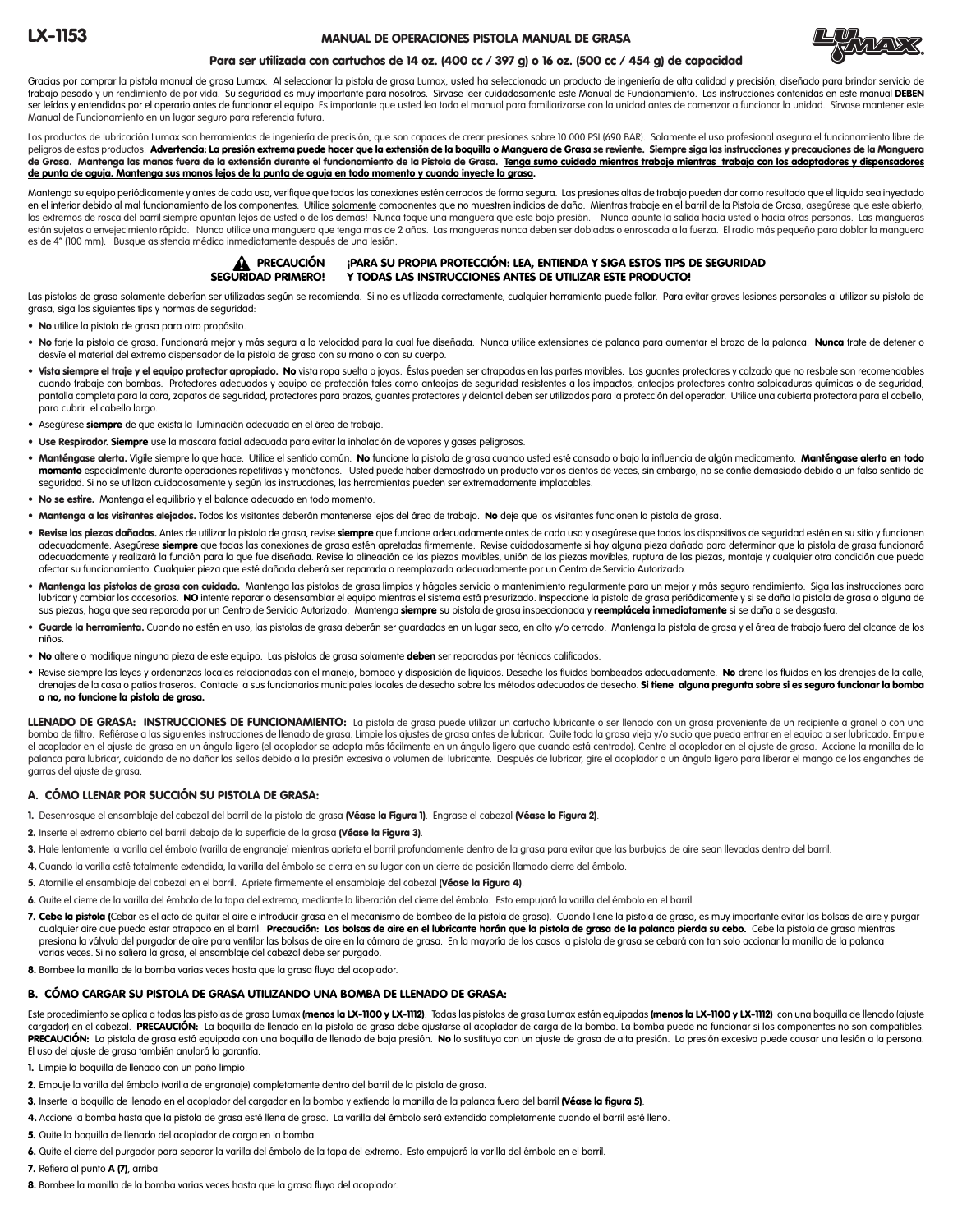

#### C. CÓMO CARGAR SU PISTOLA DE GRASA CON UN CARTUCHO LUBRICANTE:

- 1. Desenrosque el ensamblaje del cabezal del barril de la pistola de grasa (Véase la figura 1). Engrase el cabezal (Véase la figura 2).
- 2. Hale la varilla del émbolo hacia atrás. Cuando la varilla está totalmente extendida, la varilla del émbolo se cierra en su sitio con un cierre del émbolo con paradas de posición.
- 3. Quite la tapa plástica del extremo del cartucho de grasa e inserte primero el extremo abierto en el barril de la pistola de grasa (Véase la figura 6)
- 4. Empuje el cartucho de grasa en el barril hasta que el aro del extremo contacte el aro del barril (Véase la figura 7). Luego quite el sello del extremo del cartucho de grasa (Véase la figura 8).
- 5. Atornille de nuevo el cabezal en el barril. Apriete firmemente el ensamblaje del cabezal (Véase la figura 4).
- 6. Quite el cierre del émbolo para separar la varilla del émbolo de la tapa del extremo. Esto empujará la varilla del émbolo en el barril.
- 7. Refiera al punto A (7)
- 8. Bombee la manilla de la bomba varias veces hasta que la grasa fluva del acoplador.

#### Tabla para Resolver Problemas

Problema: La pistola de dispensa grasa

- Posible Causa: 1. El cartucho de grasa o el barril está vacío 2. El aire está atrapado en el cabezal de la pistola de grasa.
- Solución: Remplace el cartucho de grasa o vuelva a llenar el barril.
- Saque el aire atrapado presionando la válvula del purgador de aire, y empuje la manilla de la varilla del émbolo (engranaje).

Problema: El cartucho de grasa no se vaciará completamente. También si usted no está seguro si el cartucho está completamente vacío o no.

Posible Causa: Las lengüetas en la varilla están unidas al ensamblaje del émbolo de caucho.

- Solución: Conecte la varilla al ensamblaje del émbolo de caucho.
	- Empuje la varilla en el barril tan lejos como pueda para mover la grasa hacia adelante.
		- Mida la manilla de la varilla desde la tapa del extremo en el barril hasta la punta de la manilla de la varilla.
		- Si la medida es superior a 1-3/4", el cartucho de grasa no está vacío.
		- Si no está completamente vacío, desconecte la varilla del ensamblaje de émbolo de caucho después que la grasa haya sido empujada hacia adelante.
- Problema: Fuga de grasa visible entre el barril y el ensamblaje del cabeza.

Posible Causa: El ajuste inicial del barril en el ensamblaje del cabezal no es suficiente o el sello de caucho adentro está dañado o no está presente.

Solución: Apriete firmemente el barril en el ensamblaje del cabezal

Problema: Fuga de grasa visible en la extensión

Posible Causa: Fuga de grasa visible en el ensamblaje del cabezal

- Posible Causa: 1. El ajuste inicial de la extensión en el ensamblaje del cabezal y/o acoplador no es suficiente
	- 2. La boquilla de llenado puede estar floja
	- 3. Válvula de aro "O" del purgador de aire está desgastado
	- 4. Pistón y/o ánima desgastada y/o dañada en el ensamblaje del cabezal
- Solución: · · Apriete la extensión en el ensamblaje del cabezal y el acoplador en la extensión
	- Apriete firmemente la boquilla de llenado en el ensamblaje del cabezal • Reemplace el aro "O" o la válvula del purgador de aire
		-

# POLÍTICA DE GARANTÍA LIMITADA DEL EQUIPO NUEVO. SÍRVASE LEER CUIDADOSAMENTE LO SIGUIENTE

Lumax garantiza que todo equipo de lubricación fabricado por Lumax esté libre de defectos en cuanto al material y mano de obra a la fecha de la venta por parte de un distribuidor autorizado Lumax al comprador original para el uso. Durante un (1) año después de la fecha de compra, Lumax reparará o reemplazará cualquier pieza del equipo que Lumax determine que está defectuosa. Esta garantía se aplica solamente cuando el equipo está instalado, operado y mantenido de conformidad con las recomendaciones escritas de Lumax. Lumax no entrega ninguna representación o garantía de ningún tipo al comprador de que él o ella está calificado para realizar ninguna reparación al producto o que él o ella está calificado para reemplazar alguna pieza del producto. De hecho, Lumax manifiesta expresamente que todas las reparaciones y piezas de reemplazo deberían ser realizados por técnicos certificados y licenciatarios y no por el comprador. El comprador asume todos los riesgos y responsabilidades que surjan de sus reparaciones hechas al producto original o a las piezas de reemplazo del mismo, o que surjan de la instalación de piezas de reemplazo al mismo. Si el equipo demuestra estar defectuoso durante este período de garantía, será reparado o reemplazado sin cargos, siempre que el examen de la fábrica indique que el equipo está defectuoso.

Esta garantía no cubre, y Lumax no será responsable del desgaste general, accidentes, sobrecarga, o algún malfuncionamiento, daño o desgaste causado por una mala instalación, aplicación errada, maluso, abuso, abrasión corrosión, mantenimiento inadecuado, o impropio, negligencia, accidente, manipulación o sustitución de piezas componentes que no sean Lumax . Lumax tampoco será responsable del equipo reparado o alterado por alguien que no esté autorizado por Lumax para reparar o alterar el equipo. Lumax tampoco será responsable por el mal funcionamiento, daño, o desgaste causado por la incompatibilidad del equipo Lumax con accesorios, equipo o materiales que no sean suministrados por Lumax . Esta garantía sólo se extiende al comprador original al detal y está condicionada a la devolución prepagada del equipo considerado defectuoso a un distribuidor Lumax autorizado para la verificación del defecto reclamado. Si se verifica el defecto reclamado, Lumax reparará o hará el reemplazo sin costo alguno sobre las piezas defectuosas. El equipo será devuelto al comprador original con transporte prepagado. Si la inspección del equipo no revela ningún defecto en los materiales o mano de obra, las reparaciones serán hechas a un precio razonable, cuyos cargos pueden incluir los costos de piezas, mano de obra y transporte.

Esta garantía es exclusiva, y es in lieu de cualquier otra garantía, expresa o implícita, incluyendo pero no limitada a la garantía de mercadeabilidad o garantía de aptitud para un fin específico. La única obligación de Lumax y el único remedio del comprador en caso de alguna violación de la garantía deberá ser como se establece arriba. El comprador acuerda que ningún otro remedio estará disponible (incluyendo pero no limitado al daño, incidental o a consecuencia de las ganancias perdidas, ventas perdidas, daños a la persona o a la propiedad, o cualquier pérdida incidental o consecuencia). Lumax no será responsable en ningún momento por los daños incidentales o consecuenciales. La responsabilidad de Lumax por cualquier reclamo o pérdida que surja de la venta, reventa o uso del equipo de lubricación, equipo dispensador de materiales, y otro equipo relacionado no deberá en ningún momento exceder el precio de compra. Algunos estados no permiten la exclusión o límite de daños incidentales o consencuenciales, por lo que la<br>limitación anterio por la violación de la garantía deberá ser presentada dentro de los dos (2) años a partir de la fecha de la venta.

Lumax no otorga ninguna garantía y renuncia a todas las garantías implícitas sobre la mercadeabilidad y aptitud para un fin especifico en relación con los accesorios, equipos, materiales o componentes vendidos pero no fabricados por Lumax (tales como motores eléctricos, interruptores, mangueras, etc.) están sujetos a la asistencia razonable para realizar cualquier reclamo por el incumplimiento de estas agrantías. Lumax no será responsable en ningún caso por los daños indirectos, incidentales, especiales o consecuenciales resultantes del suministro de parte de Lumax del equipo bajo el presente, o el suministro, rendimiento o uso de cualquier producto u otros bienes vendidos en el presente, sea debido a un incumplimiento del contrato, incumplimiento de la garantía, la negligencia de Lumax o de otro modo.

Cualquier garantía implícita aplicable al equipo de lubricación, equipo dispensador de materiales, y otro equipo relacionado fabricado por Lumax, incluyendo las garantías de mercadeabilidad y aptitud para un fin específico, solamente durará un (1) año a partir de la fecha de compra. Algunos estados no permiten límites sobre la duración de una garantía implícita, por lo que el limite arriba expresado puede variar para usted.

© 2015 Lumax. Todos los derechos reservados. Lumax y los productos descritos están registrados por Lumax como propiedad literaria, con todos los derechos reservados. Este documento no puede ser copiado en todo o en parte sin el consentimiento expreso por escrito de Lumax .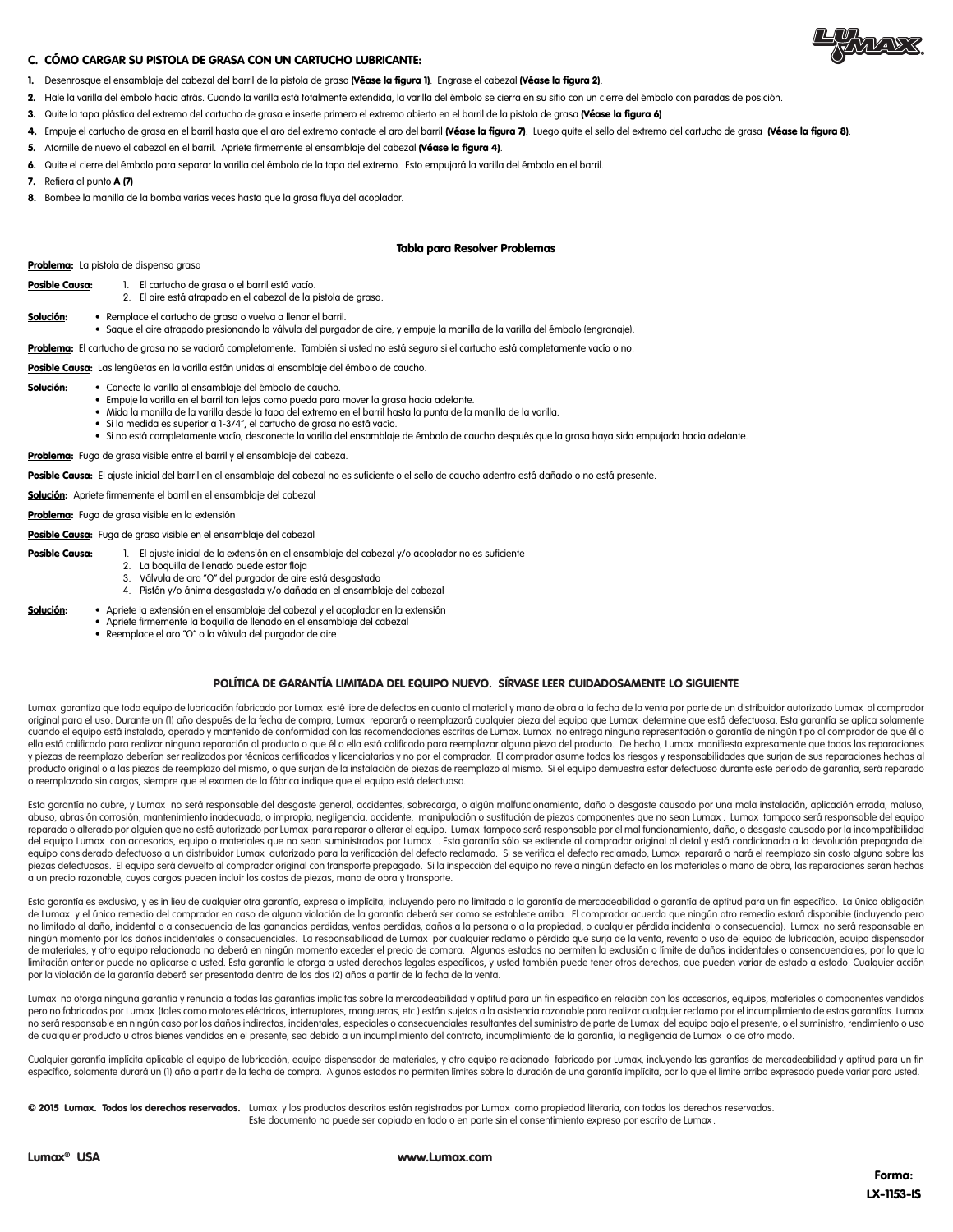#### MANUEL D'EMPLOI - PISTOLET GRAISSEUR Á MAIN



#### Utiliser avec des cartouches de 14 onces (400 cc / 397 g) ou capacité en masse de 16 onces (500 cc / 454 g)

Nous vous remercions d'avoir acheté le Pistolet Graisseur Lumax. En choisissant le Pistolet Graisseur Lumax, vous avez choisi un produit de bonne qualité, de haute technologie, construit pour un service à grand rendement et une performance pour la vie. Votre sécurité est très important pour nous. Lisez ce manuel d'emploi attentivement. L'opérateur de cet équipement DOIT lire et comprendre les instructions de ce manuel avant d'utiliser l'équipement. C'est important de lire le manuel en entier pour se familiariser avec le produit avant de commencer à l'utiliser. Conserver ce manuel d'emploi dans un endroit sûr pour pouvoir l'utiliser dans le futur.

Les produits lubrifiants Lumax sont des instruments de haute technologie, capables de créer des pressions bien au-dessus de 10.000 PSI (690 BAR.) Seul l'utilisation professionnelle assurera l'exécution sans danger de ces produits. Mise en Garde: Une pression extrême peut provoquer le prolongement du bec ou l'éclatement du tuyau graisseur. Suivez toujours les instructions et les mises en garde du tuyau graisseur. Maintenez les mains dégagées du prolongement quand vous utilisez le Pistolet Graisseur. <u>Soyez extra attentif quand vous utilisez des adaptateurs et des distributeurs graisseurs à pointe d'aiguille. Tenez</u> toujours vos mains à l'écart de la pointe d'aiguille quand vous injectez de la graisse.

Entretenez votre équipement régulièrement et avant chaque emploi, vérifiez que toutes les connexions sont solidement attachées. Si vous travaillez avec des pressions élevées, le liquide peut être injecté sur la peau lors du défaut de fonctionnement d'une des pièces. Utilisez uniquement des pièces qui ne montrent aucun signe d'endommagement. Quand vous travaillez avec le tube du Pistolet Graisseur, assurez-vous de que la partie ouverte et filetée du bout du tube soit détournée de vous et des autres! Ne touchez jamais un tuyau qui est sous pression. Ne dirigez jamais le débouchement vers vous-même ou d'autres personnes. Les tuyaux vieillissent rapidement. N'utilisez jamais un tuyau qui est plus ancien que 2 ans. Des tuyaux ne doivent jamais être pliés ou tordus par force. Le plus petit rayon de cintrage pour le tuyau est 4" (100 millimètres.) Rechercher soin médical immédiat si vous vous blessez.

# A MISE EN GARDE

# POUR VOTRE PROTECTION LISEZ, COMPRENEZ ETOBSERVEZ CES INDICATIONS DE SÉCURITÉ. LA SECURITÉ EN PREMIER ! ET TOUTES LES INSTRUCTIONS AVANT D'UTILISER CE PRODUIT!

Les Pistolets Graisseurs doivent être utilisés uniquement comme recommandé. Tout outil peut tomber en panne en cas de mauvais usage. Pour éviter des blessures corporelles sérieuses lors de l'usage de votre Pistolet Graisseur, respectez les instructions et les règles de sécurité suivantes:

- N'utilisez pas le Pistolet Graisseur pour un usage pour lequel il n'est pas destiné.
- Ne forcez pas le Pistolet Graisseur. Il fonctionnera mieux et sera moins dangereux s'il est utilisé à la vitesse programmée. N'utilisez jamais les manches prolongées pour augmenter la puissance de levier. N'essayez jamais d'arrêter ou de détourner des matériaux qui se déchargent du bout du Pistolet Graisseur avec votre main ou votre corps.
- Portez toujours des vêtements et équipements convenables. Ne mettez pas des habits amples ou de bijoux pendants. Ils peuvent être pris dans les pièces qui bougent. Des gants protecteurs et des chaussures antidérapantes sont recommandés lorsque vous travaillez avec les Pistolets Graisseurs. Des dispositifs et équipements protecteurs comme lunettes de sécurité qui résistent à l'impact, lunettes protectrices contre les éclaboussures chimiques, masque protectrice du visage, chaussures protectrices, garde bras, gants et tablier protecteurs doivent être utilisés pour la protection de l'opérateur. Portez un couvre cheveux protecteur pour contenir les cheveux longs.
- Assurez-vous que le milieu de travail est toujours suffisamment éclairé.
- Utilisez le Respirateur. Portez toujours un masque protecteur convenable pour éviter d'avaler les vapeurs des gaz dangereux.
- Soyez vigilant. Faites attention à ce que vous faites. Utilisez le bon sens. N'utilisez pas le Pistolet Graisseur quand vous êtes fatiqué ou quand vous prenez des médicaments. Soyez alerte à tout moment, surtout pendant des exécutions répétitives et monotones. Même si vous avez essayé un produit une centaine de fois, ne diminuez jamais votre vigilance. Les instruments peuvent être extrêmement impitoyables s'ils ne sont pas utilisés soigneusement et selon les instructions.
- Ne présumez pas de vos forces. Maintenez un maintien et un équilibre appropriés.
- N'acceptez pas de visiteurs. Tous les visiteurs doivent être à l'écart du milieu de travail. Ne laissez pas les visiteurs opérer le Pistolet Graisseur.
- Vérifier les pièces endommagées. Avant d'utiliser le Pistolet Graisseur, vérifiez toujours qu'il fonctionne correctement avant chaque emploi et assurez-vous que tous les dispositifs de sécurité sont en place et fonctionnent correctement. Assurez-vous toujours que toutes les connexions graisseuses sont solidement attachées. Vérifiez soigneusement le Pistolet Graisseur pour trouver toutes es pièces endommagées, pour déterminer si le Pistolet Graisseur va fonctionner correctement et s'exécutera pour l'usage pour lequel elle est destinée. Vérifiez le cadrage des pièces mobiles, le iage des pièces mobiles, la rupture des pièces, l'assemblage, et toutes autres conditions qui peuvent affecter son exécution. Toute pièce endommagée doit être réparée correctement ou remplacée par un centre de service autorisé
- · Entretenez les Pistolet Graisseurs avec soin. Gardez les Pistolets Graisseurs propres et entretenez-les régulièrement pour une performance supérieure et sans danger. Suivez les instructions pour lubrifier et changer les accessoires. N'essayez pas de réparer ou désassembler l'équipement lorsque le système est sous pression. Examinez les Pistolets Graisseurs périodiquement et si le istolet Graisseur ou la moindre de ses pièces sont endommagés - faites-les réparer par un centre de service autorisé. Les Pistolets Graisseurs doivent toujours être maintenus et remplacés immédiatement s'ils sont endommagés ou usés
- Mettez en dépôt tout instrument au repos. Quand les Pistolets Graisseurs ne sont pas utilisés, ils doivent être conservés dans un endroit sec, élevé et/ou enfermés sous verrous. If ne faut pas que les enfants puissent avoir accès au Pistolet Graisseur et au milieu de travail
- Ne changer et ne modifier aucune partie de cet équipement. Les Pistolets Graisseurs doivent seulement être réparés par des techniciens qualifiés.
- · Vérifiez toujours les lois et les ordonnances locales concernant la manipulation, le pompage et le rejet des fluides. Rejetez le fluide pompé correctement. Ne le videz pas dans les égouts de la rue, de la maison ou du jardin. Contactez vos fonctionnaires locaux de gestion de déchets municipaux pour connaître les méthodes appropriées de rejet des fluides. S'il y a le moindre doute concernant une condition dangereuse, n'utilisez pas le Pistolet Graisseur.

REMPLISSAGE DE GRAISSE: MODE D'EMPLOI: Le Pistolet Graisseur peut utiliser une cartouche lubrifiante ou peut être rempli de graisse d'un récipient en masse ou avec une pompe remplisseuse. Consulter les instructions pour le remplissage de graisse, ci-dessous. Nettoyez les ajustages graisseurs avant de les lubrifier. Enlevez toute graisse ancienne et/ou saleté qui peut entrer dans l'équipement qui va être lubrifié. Appuyez le coupleur sur l'ajustage graisseur à angle léger (le coupleur s'attache plus facilement à angle léger qu'une fois centré.) Mettez le coupleur au centre de l'ajustage graisseur. Actionnez le traitement de levier pour lubrifier, en faisant attention de ne pas endommager les joints en utilisant une pression ou un volume de lubrifiant excessif. Après la lubrification, tournez le coupleur légèrement à angle pour libérer l'ajustage graisseur des mâchoires du coupleur.

### A. COMMENT CHARGER VOTRE PISTOLET GRAISSEUR EN ASPIRANT:

- 1. Dévissez l'assemblage principal du tube du Pistolet Graisseur (voir figure 1.) Remplissez-le avec de la graisse (voir figure 2.)
- 2. Insérez l'ouverture du tube au-dessous de la surface de la graisse (voir figure 3.)
- 3. Tirez le piston plongeur lentement tout en insérant le tube plus profondément dans la graisse pour empêcher des trous d'air d'être tirés dans le tube.
- 4. Quand le piston plongeur est entièrement étendu, il se verrouille sur place avec une verrouille de piston 'posi-stop'.
- 5. Vissez l'assemblage principal dans le tube. Serrez-le bienl'aisez l'Ass (voir figure 4.)
- 6. Déverrouillez le piston plongeur du bouchon du bout, en desserrent la verrouille du piston. Cela poussera le piston plongeur dans le tube.
- 7. Amorcez le pistolet (l'amorçage est l'acte d'enlever l'air et d'introduire la graisse dans le mécanisme de pompage du pistolet graisseur.) En remplissant le Pistolet Graisseur, il est très important d'empêcher des trous d'air et de videz l'air bloqué dans le tube. Précaution: Le levier du Pistolet Graisseur va perdre son amorçage s'il reste des trous d'air dans le lubrifiant. Amorcez le Pistolet Graisseur tout en appuyant sur la valve d'air purgeur pour vider les trous d'air du compartiment de graisse. Pour la plupart le Pistolet Graisseur amorcera simplement en actionnant le traitement de levier plusieurs fois. Si la graisse n'apparaît pas, l'assemblage principal doit être vidé.
- 8. Pompez le traitement de levier plusieurs fois jusqu'à ce que la graisse coule du coupleur.

#### B. COMMENT CHARGER VOTRE PISTOLET GRAISSEUR D'UN RÉCIPIENT EN MASSE EN UTILISANT UNE POMPE REMPLISSEUSE:

Cette marche à suivre s'applique à tous les Pistolets Graisseurs Lumax (à l'exception de LX-1100 et LX-110 et ausseurs Lumax (à l'exception de LX-1100 et LX-1112) sont équipés d'un raccord remplisseur (mode remplissage en masse) sur l'assemblage principal. PRÉCAUTION: Le raccord remplisseur de Pistolet Graisseur doit se joindre exactement au coupleur chargeur de la pompe. La pompe peut ne pas fonctionner si les pièces ne sont pas compatibles.

MISE EN GARDE: Le Pistolet Graisseur est équipé d'un raccord remplisseur à basse pression. Ne substituez pas avec un ajustage graisseur à haute pression. Une pression excessive peut provoquer des blessures corporelles. L'utilisation d'un ajustage graisseur annulera également la garantie.

- 1. Essuyez le raccord remplisseur avec un tissu propre.
- 2. Poussez le piston plongeur tout au fond du tube du Pistolet Graisseur.
- 3. Insérez le raccord remplisseur dans le coupleur chargeur de la pompe et étendez le traitement de levier dans la direction opposée du tube (voir figure 5.)
- 4. Actionnez la pompe jusqu'à ce que le tube du Pistolet Graisseur soit rempli de graisse. Le piston plongeur sera entièrement étendu quand le tube est rempli.
- 5. Enlevez le raccord remplisseur du coupleur chargeur de la pompe.
- 6. Déverrouillez le piston plongeur du bouchon du bout, en desserrent la verrouille du piston. Cela poussera le piston plongeur dans le tube.